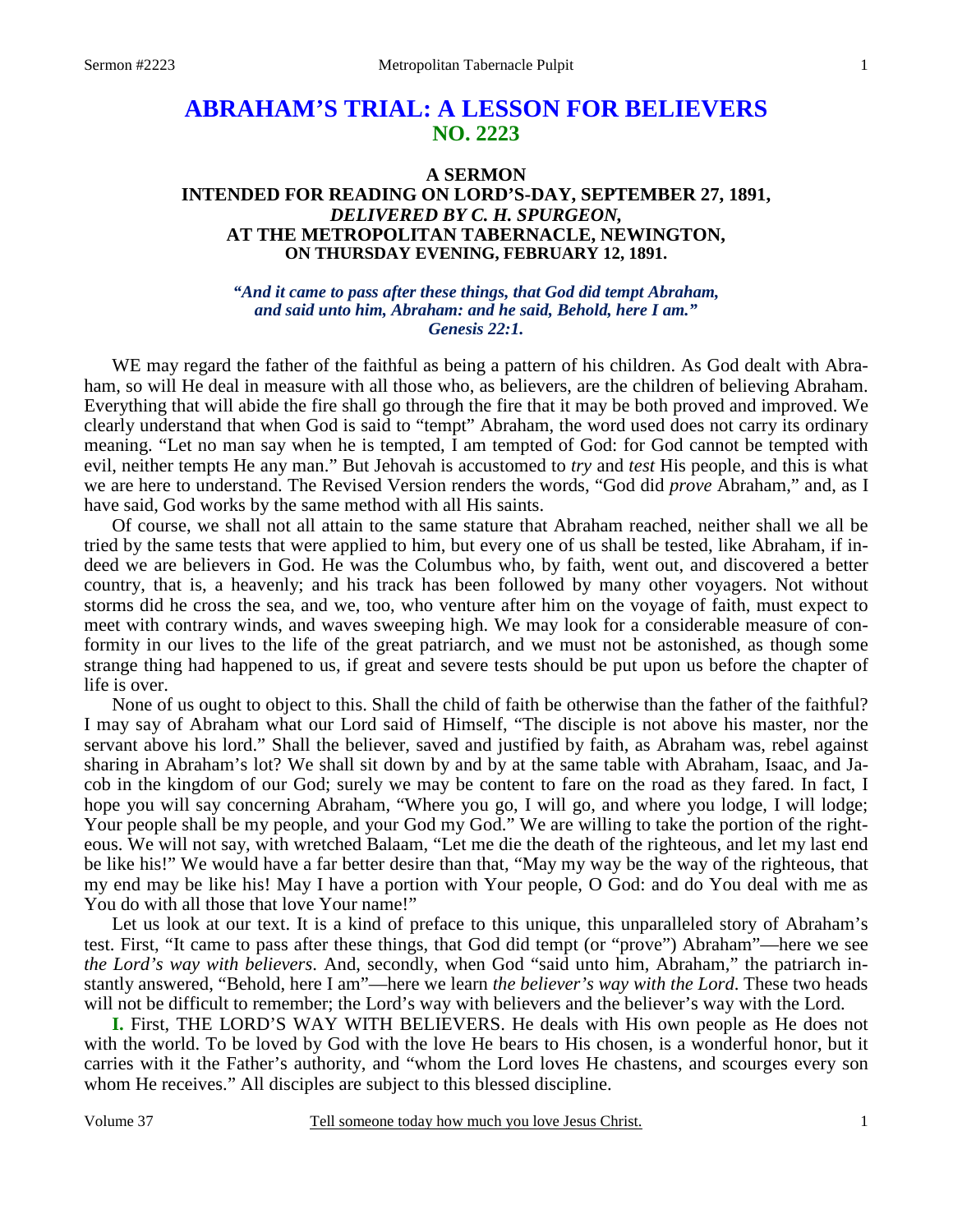First of all, then, let us notice that *God does deal with His people,* He is never far away from them; He leaves them not to themselves, but is ever near those who are truly His. God did test Abraham. It is a great thing that God should take any notice of us, poor creatures that we are. "When I consider Your heavens, the work of Your fingers, the moon and the stars, which You have ordained; what is man, that You are mindful of him? And the son of man, that You visit him?" Job wondered that God dealt with him in the way of affliction, for he says, "Am I a sea, or a whale, that You set a watch over me?" We are so insignificant that it is a great wonder that God should come to deal with us at all. If you saw some tall archangel, whose wand might make a mast for some great man-of-war, bending down over an ant's hill, or talking with an ant, you might wonder at his stoop, but this would be nothing compared with the infinite God, the Maker of all things, condescending to deal with us worms of the earth. Yet He does so. We are precious in His sight, therefore, as the goldsmith assays the metal, as the silversmith refines the silver again and again in a furnace of earth, so does God test, purify, and try us; He sets a high value upon us, and therefore He tests us. O child of God, be glad that God comes near you! I would sooner feel His hand heavy upon me than be forgotten of Him. I would rather see His face wreathed in frowns than never see Him at all. Oh, what an awful thing it will be for those who will be cast away from Him! To hear Him say, "Depart," will be like an infinity of wretchedness, but if He even calls us to Him that He may chasten us, His voice has music in it. Lord, blessed be Your name, You think upon Your servants! You think upon them even when You do chasten them, and when You test them; for this we would bless Your holy name.

 Notice, next, that God not only deals with believers very intimately, but *He tests them*. "God did tempt Abraham." "God did prove Abraham." Abraham was a man whose life gave good evidence of his faith in Jehovah, but the Lord is a jealous God, and He loves to have still more evidence of the fidelity of His people. He hungers after clear proofs from them that they really are His, and He works in them by His grace until He casts out all other loves, and all other confidences, that He may have the whole of their hearts, and that they may love Him and trust Him supremely.

 Some of you have nothing to do with my text tonight. God does not test you, because He knows very well what you are, and He knows that you are not precious metal. The spurious coin is nailed down on the counter, or cast into the fire, and they that are not true people of God, and have none of the silver of grace in them, will come to such an end one day, and be, with shame and everlasting contempt, nailed down on the counter as counterfeits, or thrown into the fire that never shall be quenched. "Reprobate silver shall men call them, because the Lord has rejected them." It is the true coin that we try and test; and God, because He loved Abraham, and valued him, and saw His grace in him, tested him.

 He tested, first of all, his fear of God. That was the main point, as you will see in the twelfth verse: "Now I know that you fear God." The Lord delights in a man who has a holy reverence for his God. I do not hesitate to say that this is a very scarce article nowadays. When I hear of one saying that he has received "a straight tip" from God, I feel that a man capable of speaking in such a manner was never spoken to by the Infinite Jehovah. Communion with God bows a man to the dust, and causes him to use lowly and reverent language. No; God never comes near to us, and then leaves us in a frame of mind in which we could speak flippantly or irreverently of Him. When I hear professing Christians arraigning God's conduct, and setting up to criticize God's Word, I stand in doubt of them. O sirs, God's true children tremble at His Word; they never question Him! "Why do you strive against Him? For He gives not account of any of His matters." "Who are you that replies against God?" The spirit of criticism is alien altogether to the spirit of the child of God. It is not what they say in their criticism that I care about. It is the spirit that dares to say it, that is the evil thing. The Lord will try each one of us whether we really fear Him or not, and if the test is not as severe as that which Abraham was called to endure, still the test will come. If we say, "No, I cannot do that; I am afraid of the consequences," that shows that we do not fear God enough, for the man who fears God fears nothing else. The path of duty made clear, he says, "I must do it, cost what it may, for it would be infinitely more costly not to do it." His fear of God ejects all fear of men, and all fear of consequences; it is the backbone of all real holiness, and all true godliness. And God tries us to see whether we have this holy awe of Him, and leads us to follow in the steps of Abraham His friend.

 God also tried Abraham's faith. Could he believe that God was right when He commanded him to slay his son? All the promises were wrapped up in Isaac. If Isaac dies, how can Abraham have a seed?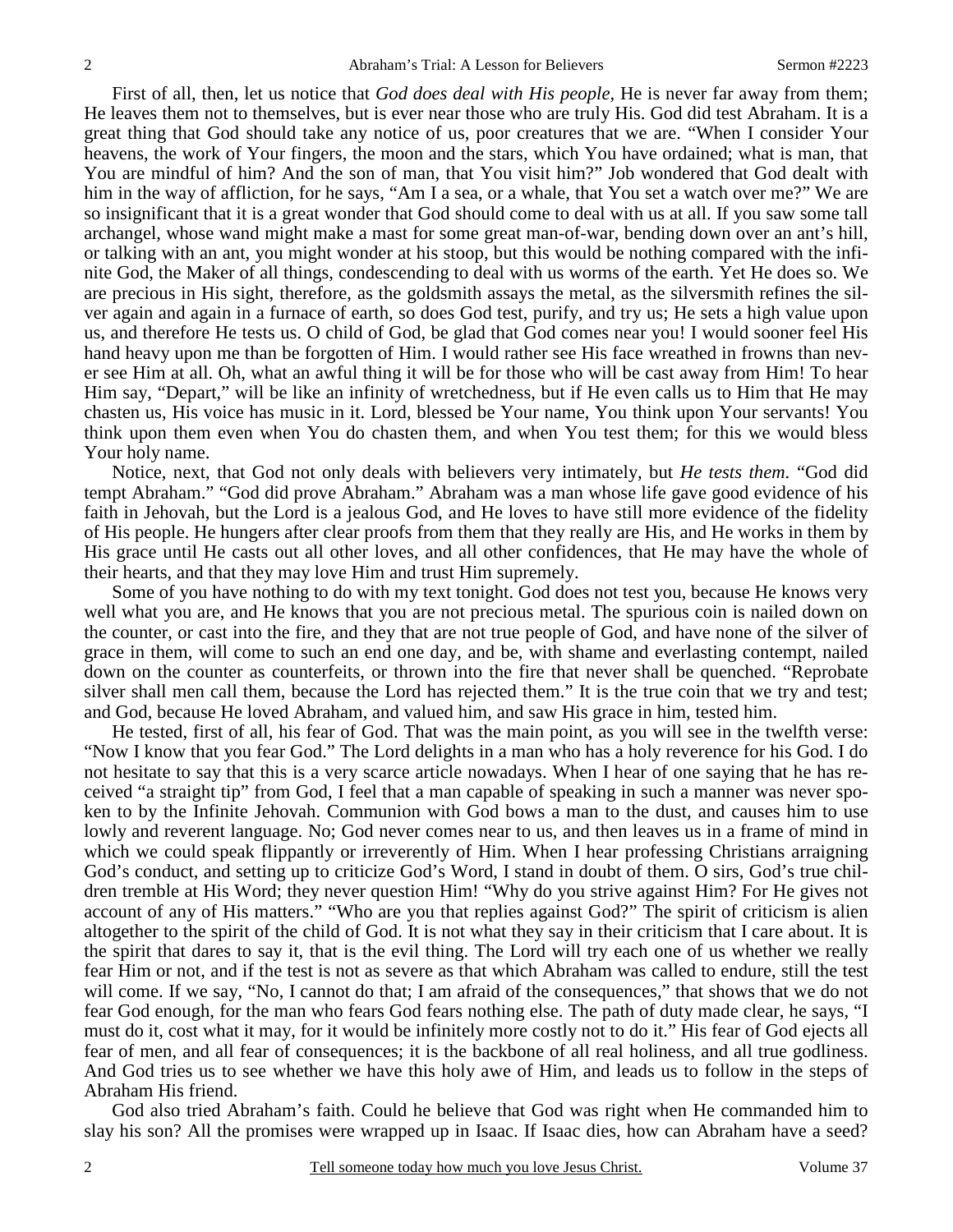He had been told, "In Isaac shall your seed be called," not in Ishmael. What, then, if Isaac shall die? All hope of a seed must pass away. How can it be? But it was not with Abraham any matter of question. "He staggered not at the promise of God through unbelief." You know what a man does when he staggers. Perhaps he does not go quite down, but he can hardly keep his feet. Abraham was never in that condition. He believed God, and therefore he stood firm. His faith was able to face difficulties, and to surmount them. When the promise of the birth of Isaac was given, we read that, "being not weak in faith, he considered not his own body now dead." This was, indeed, a triumph of trust; but he went further than that. The Revised Version shows that he fully faced the difficulty, and yet believed as much as ever. "Without being weakened in faith he considered his own body now as good as dead." The faith that was undismayed when the promise of a son was uttered was still undaunted when the Lord demanded the life that He had so strangely given. Perhaps God gave such a supreme test because of its very grandeur. The trial was terrible; but still Abraham believed. Possibly, he did not understand the trial; he did not need to understand. He believed, and he took God at His word, and he would do what God bade him do, whatever that might be, and he would leave the Lord to extricate him out of any difficulties into which his obedience might bring him. Thus God tried his faith.

 Above all, God tried Abraham's love. It may be that Isaac, though a gift from God, began to usurp God's place. An Isaac may become an idol. The dearest thing we have, the most precious, the most beloved, may still become an abomination, by being made an idol to keep us away from God. Some of the heathen worship gods of mud, others worship gods of gold, but there is no difference in the idolatry, whether the image is made of mire or of the most precious metal. Have you any idols, dear friends? I will not press the question too closely, but whatever your idols may be, they will bring you a world of trouble, for you must love nothing in comparison with God. He must be first, and everything else far away in the background. No rivals will He endure. He will permit no Dagon to stand in the place where the Ark of the Covenant abides. So God tests Abraham to see which has most of his heart's love, Jehovah who gave Him Isaac, or Isaac whom Jehovah asked from him back again.

Thus God deals with believers, and tests them.

 But the next point here is that, in some cases, *God Himself tests believers*. "It came to pass after these things, that God"—"Elohim," that is the word—"Elohim did tempt Abraham." This does not always occur. Job is tried by the devil, and the devil tests him, though even then God is permitting the devil to be His instrument. But God Himself was here, Himself testing His servant Abraham. I never read that He tested Lot. Poor Lot! He was a poor "lot," indeed. There was just enough grace in him to keep him alive, and no more, but he could not stand any tests. Lot failed wretchedly in Sodom. He was a righteous man, and proved that he was so by being grieved with the filthy conversation of those around about him, but still God did not test him. There was not enough true metal in him for God to try him; He left the Sodomites to do that. They were quite good enough to test Lot, but Abraham was a man of very different metal, or, at least, there was a much larger percentage of gold in Abraham than was to be found in Lot. Therefore God tested Abraham. O friends, there is something here to think of! Here is a peculiar character that God Himself deals with. Here is a special honor put upon the servant when Elohim Himself does test Abraham. Have you never prayed, "Search me, O God, and know my heart: try me, and know my thoughts: and see if there is any wicked way in me, and lead me in the way everlasting"? Invite divine inspection, and, if God shall come, and by some extraordinary trial test you, be not cast down on that account, but rather take it as a very choice favor that the King Himself should put you to the proof to know whether you are indeed His.

 Further, I want you to notice that, in God's dealings with believers, *He tests them again and again*. Read the text through, "It came to pass after these things, that God did tempt Abraham." After all his life of holy obedience he was still not free from trials. God still tested him. He had received great and precious promises, more than any other man of his time, and He believed them, and sucked the sweetness out of them, but after these things God did try Abraham. He had had rare enjoyments. Did not angels come and sit at his table? Did not the great Melchizedek himself come forth with bread and wine to feast him? But after these things God tested Abraham. He had been tested before. He had left his country; he had sent away Ishmael, whom he loved, when the command came, "Cast out this bondwoman and her son." He had been tested, but, after all, he must still be tested. These things are an example to all the people of God. We are not yet out of the wilderness, and we may, even at the very last, have our highest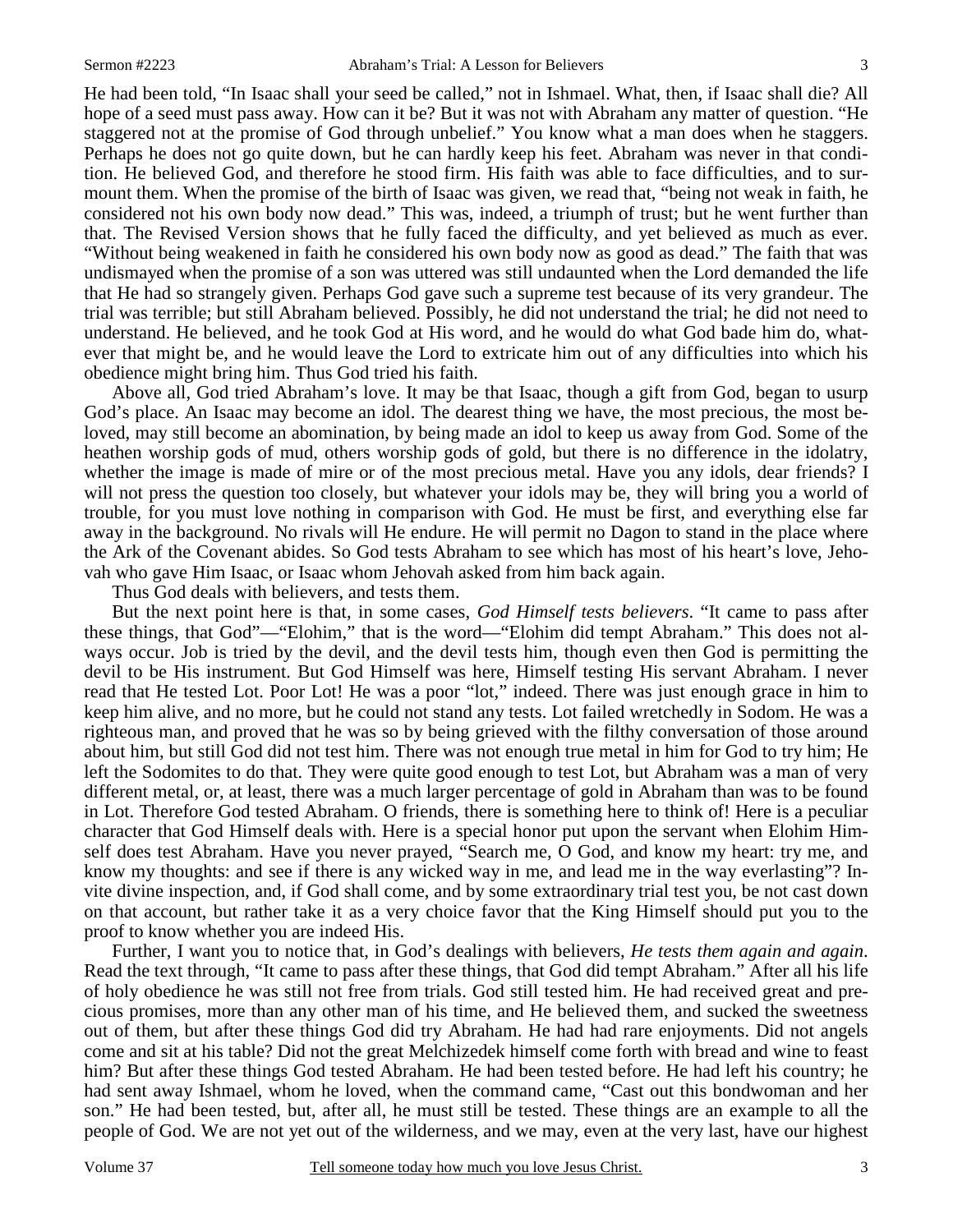test yet to come. "After these things, God did tempt Abraham." Abraham had reached a very high point of faith, and after a time, he had enjoyed great quiet of spirit. Everything went well with him. By faith he had fought four kings, and led captivity captive. By faith, he had trampled on the riches of the world, and told the king of Sodom, that he would "not take from a thread even to a shoelace" of him. By faith he had become great with God, and God had put part of His own name into Abram's name, and made Him Abraham, blending the name of God with the name of His servant; and yet God tested Abraham; not Abram only, but even Abraham!

 Note here, that God did not try Abraham like this at the beginning. It is "after these things" God tried Abraham. There was a course of education to prepare him for this great testing time, and the Lord knows how to educate you up to such a point that you can endure in years to come what you could not endure today; just as today He may make you to stand firm under a burden, which, ten years ago, would have crushed you into the dust. After all the tuition that God had given to him, after close communion with God, receiving the Spirit of God into his soul in rich abundance; "after these things" God did test Abraham.

 And here I go further, and say, that *God tests His people by actual experience*. He did not test Abraham by words only; He did not say to him, "Will you do this? Are you willing to do that?" It is always easy to say that we will do a thing if we do not expect to be compelled to do it. We can make large promises when we think we shall never be called upon to fulfill them; we can even think large things today about what we intend to do tomorrow. It is always easy to rise up early overnight. But God does not prove His people in word only, but in deed and in truth. The plain command came to Abraham, which must be at once obeyed. He must go into the land of Moriah; and he must offer his son there for a burnt offering. It must come to real action. How big you and I are in words! How great some people are in profession! "Oh!" they say, "we will never fail our Lord;" Like Peter, they swear that, "Though all men shall be offended because of You, yet will we never be offended." They become bold in their boasts and proud in their own conceit, "professing themselves to be wise, they become as fools." They may even turn the very grace of God, which has enriched them, into an occasion of vain glory. "I am perfect," says one, "and completely dead to the world; therefore there is no fear that I shall fall. In time of trial I shall be strong, and if only the martyr times were back again, how gloriously would I testify for God!" But, after all, it is the test of real life, the test of actual experience that will show what a man is. When God comes to real filing and hammering, and puts us into the crucible, then it is that He proves how much is dross, and how much is true metal.

 Some believers are *tested more thoroughly than others*. In this case, the Lord tried Abraham most severely. I cannot imagine a greater test than that which the Lord applied to Abraham. The Jews usually say that Abraham was tried ten times. Surely on this occasion he was tried ten times in one. Here you have trial carried to the tenth degree. Here the furnace is made ten times hotter than it was known to be heated. There was no other in the whole universe that ever, by divine command, offered up his only son, save One, and that One was He who commanded this sacrifice, and who consummated such a sacrifice Himself, for He will never ask of us what He will not Himself do. He gave freely for us His Onlybegotten Son; and Abraham stands alone, the only one of woman born, that in this was called to be a close imitator of his God. God tried him because he could bear it. He tried him in this way, because of him it was said, he was the friend of God; he was the father of the believing family; and, because of his high position, he must have the very greatest of troubles, trials, and tests.

 My last thought, under this head, shall be that if God does thus try believers, *He blesses them greatly thereby.* All this testing was meant to be a great blessing to Abraham. Do I see you start back? Do you seem to say that I have used terrible language in speaking thus about God's testing His people? Oh, but, beloved, the tests and trials of God's servants, though they rumble a little in our ears, as did the wagons that Joseph sent from Egypt to fetch Jacob, bring blessings to us. Those wagons came to take Jacob down to a land where he would behold the face of his beloved, and should be with him all his life; and our trials come to prepare us for the glorious meeting with our Lord. God sends us letters in black-edged envelopes, but they are all love letters; and the blacker the letters look outside, the brighter they are inside. The Lord paints the galleons of His grace with dark colors, and we dream that they bear us evil; but they are loaded down to the water's brim with gold, and rare and precious things. Therefore, be confident, tried believers—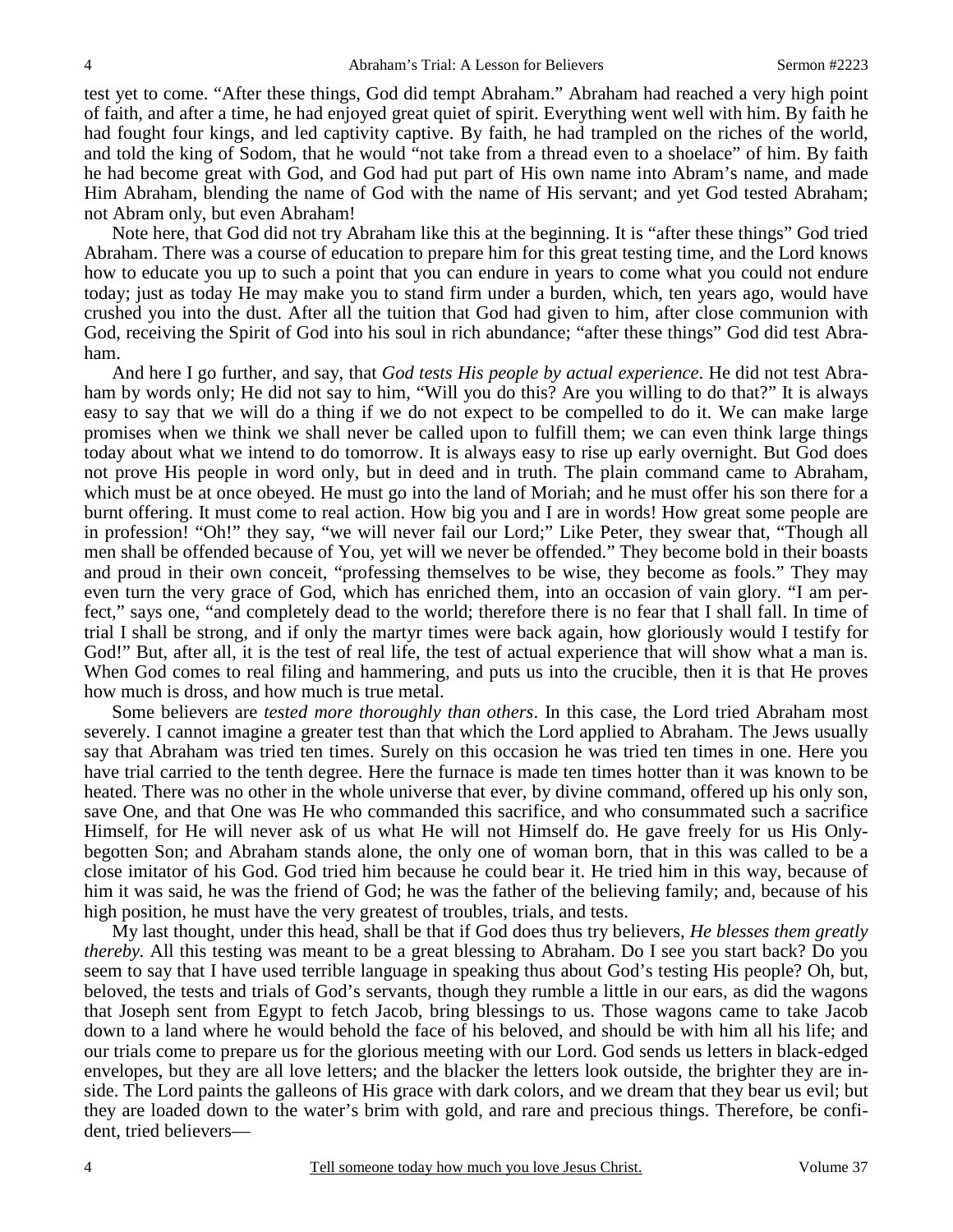*"Trials make the promise sweet, Trials give new life to prayer; Trials bring me to His feet, Lay me low, and keep me there."* 

The first blessed effect of God's test of Abraham was that thus he avoided evil. This trial prevented him from thinking too much of Isaac, and allowing Isaac to divide him from his God. Perhaps he was in danger of falling into that sin, and God saw it, and He sent this test in order to put Isaac into his right place that Isaac might not die. He would have Abraham offer him up, that he might keep him. He would have him offer him up to God, that he might receive him back, for he was not Abraham's son in a spiritual sense, till that day. Isaac was his son after the flesh, but, when he received him back again by faith, he became his son in the new covenant of grace, one of the seed of Abraham after the Spirit. He received his son that day in the highest sense from God.

 Do you not think, also, that it did Abraham great good in assuring his own heart, and enabling him to know, beyond the shadow of a doubt, that he really did fear and love God? Some of you get to doubting whether you really do fear God. Would it not be worth while to pass through some tremendous trouble, to get that settled once for all? I do think that the Lord gives some of His people full-assuring tribulations, so that when once these are past, all doubts and fears are at an end. I spoke to a child of God, the other day, who said, "I do not know that, for twenty years, I have had the slightest hesitation in saying that I know whom I have believed; but," he said, "I had an awful fight just before that time." It is good to kill the lion and have done with him, and then go and find honey in his carcass. It is an ordinary lion, however, that only needs killing once, for some lions I have met with have been killed a good many times, but they seem to come to life again very quickly. This test, however, Abraham needed only once, and after that, since God Himself said, "Now I know that you fear God," He doubtless enabled Abraham to say, "Now I know that I fear God."

 The trial blessed him further in revealing Christ. Do you not think that, on this occasion, Abraham had a clearer view of Christ than ever he had before? Our Savior says, "Abraham rejoiced to see My day: and he saw it, and was glad." When did Abraham see Christ? He may have seen Him at other times, but on the top of Moriah, when his own son was on the wood, and his own hand was lifted up, he must have seen the Son of God, and the uplifted hand of God offering the Great Sacrifice. When He took the ram from the thicket, and so saved the life of his son, how clearly he must have understood that blessed doctrine of substitution, which is the very center of the gospel! I have no other hope than this. Nor can I conceive anything else that would be good news to me but the fact "that Christ died for our sins according to the Scriptures," that there was offered another life instead of mine, through which I live. By a life I do not live, and by a death I do not die, I am saved. So it was with Isaac when he was saved by the ram taken in the thicket. It was worth while for Abraham thus to be tested to have a view of Christ.

 And, lastly, Abraham was blessed by the test in communing with the Father. To this day, perhaps, Abraham enters more into the heart of God than any other man in heaven. I will not speculate, but it seems to me that none of us can ever know such fellowship with the great Father as Abraham has known, now these thousands of years; for when he thinks of the great Father, who surrendered His Son for the salvation of men, he humbly adores the infinite mind; but he seems to say, "And I, too, was helped in my little way, as small things may be compared with great, to stand and offer up my son as a burnt offering unto the Most High." I think that he is still the father of the faithful. I think that Abraham still holds wonderful pre-eminence. I do not wonder that we read of being in Abraham's bosom; to get as near to Abraham as we can is one of the things to be desired, that we may have sympathy and fellowship with the eternal Father forever.

 I notice that some of the old translators render the passage, "It came to pass, after these things that God did lift up Abraham." It is a strange translation, and probably inaccurate, but it is wonderfully true, for all that; for God did lift up Abraham to a higher platform altogether, and brought him into a greater nearness to Himself, than he could have known in any other way.

So far, I have occupied your mind on a grand subject, the Lord's way with believers.

**II.** My second subject is a very practical one. THE BELIEVER'S WAY WITH THE LORD; for if God has dealings with the believer, the believer also has communion with the Lord.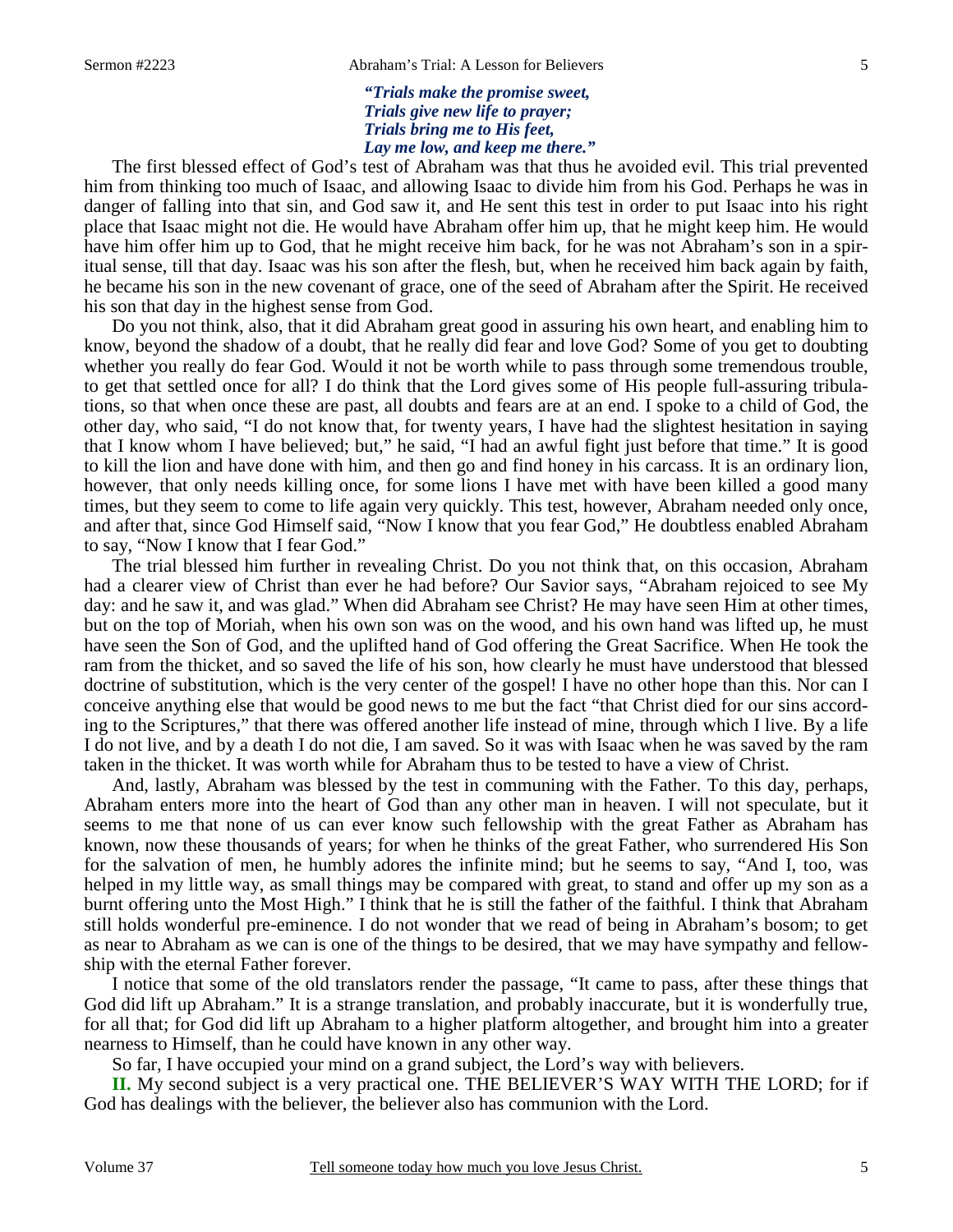It takes two to make communion and fellowship. Is it not a wonderful thing that men can thus meet God, and commune with Him face to face? This is the glory of faith, for "he that comes to God must *believe* that He is." This is not an arbitrary condition, but arises from the nature of things. Just as in a map of the two hemispheres, the circles only touch, and only can touch at one point, so God can only meet men by faith. Thus, to be a believer in God is to have a faculty by which we can touch the Eternal. It is not enough, however, merely to know God as the Creator. "You believe in God, believe also in Me," says the Lord Jesus, "No man comes unto the Father, but by Me." Better be a believer in Christ than have all the wealth of the Indies rolled to your feet, and all the thrones of the world at your disposal, for you then possess the unsearchable riches of Christ, and will one day share His throne of glory. Oh, that all who now hear my words were indeed among those who believe! Why should you not venture at this moment to launch out on the ocean of divine truth? It is no venture, for a believer in Christ is one who cannot be lost. God deals with those who believe as He dealt with Abraham, and only those who believe can have dealings with Him. How, then, does the believer act towards God? Let us look at the case before us.

 God said to the patriarch, "Abraham," and he said, "Behold, here I am." When God speaks to the believer, he, on his part, is *honored by the call*. Have you ever heard God speak to you? I do not mean that with your ears you have heard any audible voice, but has He not spoken to your heart in such a way that, if there were no other men alive, God could not have spoken more pointedly and definitely to you? God called Abraham alone. It is the way with Him to say, "Samuel, Samuel." It is the way with Him to call, "Saul, Saul." "I have called you by your name; you are Mine." "He calls His own sheep by name, and leads them out." What greater honor can we have than this? The King knows our name, and addresses us. In a law court, one day, a man who was quite at the back began to struggle, and press his way forward, and the people angrily told him to be quiet. "Did you not hear?" he said, "I am called." Instantly they opened a way for him to the front, and admired his prompt action. How much readier we should be to reply to the voice of God, recognizing the privilege and honor thus bestowed upon us! Have you not had such a call and responded to it?

 Next, the believer shows himself *ready to be taught*. As soon as God said, "Abraham," he answered, "Here I am." He seemed to say, "Here I am, Lord, all attentive. Master, say on! Speak, Lord, for Your servant hears." Are you always in that condition, ready to be taught of God? Is His word precious to you? Is His Holy Spirit greatly reverenced by you, so that, the moment you hear Him call, you wait to hear what God the Lord will speak to you, knowing that "He will speak peace unto His people, and to His saints"? Happy is the man who is thus ready to be taught.

 Moreover, the believer must be *ready to obey* as well as ready to be taught. He must be willing to say, "Here I stand as Your servant. I know not what the orders are going to be, but here I am. Send me where You will, with what burden You will, as long as You will. Here I am." If you are not willing to obey, you may be quite sure you are not a believer, for obedience is the natural outcome of belief. You remember the last verse of the third of John—"he that believes on the Son has everlasting life," and then, immediately another word is used which bears a stronger sense, and may be rendered, "He that *obeys* not the Son shall not see life." For, truly, if we believe on Christ, we shall also obey Him. Are you, dear friend, willing to say to God, "Here I am; send me; let me be actively engaged in Your service; Or, if it please You better, bid me go up to my bed, and lie there, and suffer sickness and pain. I am ready to obey, just as You will"? Abraham was ready to be taught, and ready to obey.

 And, more than that, the believer will be equally *ready to surrender*. "Abraham." "Here I am." He does not know what God is going to ask of him. It may be Sarah. It may be Isaac. I dare say that Isaac was the last person that he expected would be asked of him, seeing that all his hopes were bound up in him, and he was the child of promise. God often does the unexpected with His servants. However, there was no reserve about it. Abraham said, "Here I am"—

> *"Yes, should You take them all away, Yet will I not repine; Before they were possessed by me They were entirely Thine."*

And they are entirely Yours still. Oh, what a glorious state of mind—to be ready to learn, ready to obey, and ready to surrender!

6 Tell someone today how much you love Jesus Christ. Volume 37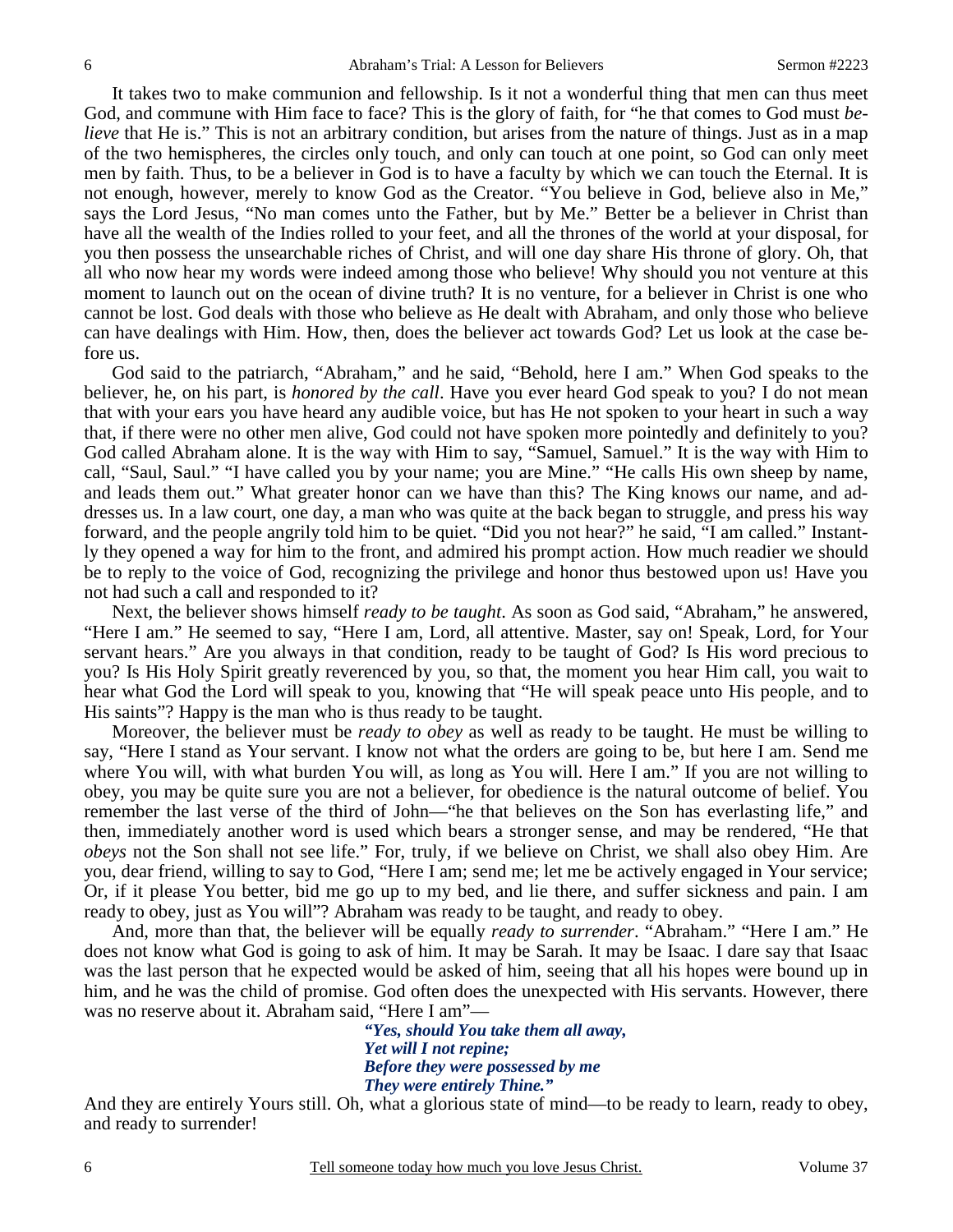And Abraham was also *ready to be inspected*. He says, "Here I am." Adam went and hid himself in the garden, and God had to call after him, "Where are you?" Abraham was ready when God called him. It will be well if you can say, when you kneel at your bedside tonight, "Lord, I have nothing to conceal. I am sincere before You. I would have You acquainted with all my faults and sins, that You may wash them away; I would have You know all my mistakes and errors, that You may correct them all. You know all things. You know that I love You. I am no hypocrite. I have made no pretence of being Your servant while I have been serving self and sin." O blessed man, that dares to open his bosom, to lay bare his very heart, and say, "Shine into me, O Lord, and let Your searching light go through and through me, for in truth I am Your servant!"

 The believer, who is prepared to respond to the Lord in such a way, has much cause to praise, for *he has been made ready by the grace of God*. Abraham could not have said, "Here I am," with all this promptness, if it had not been for the education of grace that had brought him up to it. Beloved, you may think yourself ready for any service or any trial, but you are not, unless grace has done great things for you. Then every act performed by grace becomes, through grace, an apprenticeship for a greater one.

 For God's sake, Abraham had left his country and his father's house. Have you come out from the world? If you have not, you cannot say, "Here I am." Poor soul, still siding with the world, you are where you ought not to be! "Come out from among them, and be you separate, says the Lord, and touch not the unclean thing; and I will receive you, and will be a Father unto you, and you shall be My sons and daughters, says the Lord Almighty." Abraham had boldly obeyed God's command, and separated himself from his old companions.

 Next, Abraham had yielded to Lot. He let him take his choice of the best part of the land, even the well-watered plain of Sodom. He had not disputed with him. Are you willing to let the worldling have the best of it here below, and to take your portion by and by in the promised land? If not, you cannot say, "Here I am," because you will probably be up to your neck in worldliness, and as greedy after gain as anybody else is. You are taking your portion among the men of Sodom and Gomorrah, and how can you say, "Here I am"? Lot could not have said it, but Abraham could.

 Moreover, Abraham had defied foes. Four kings came into the country, and he had only a handful of servants and friends, yet he went after them like a flash of lightning, and smote the four kings. Well, now, if you are a cowardly fellow, and have never dared to "Stand up, stand up for Jesus," you cannot say, "Here I am." Where are you? Hiding away, trying to save your precious skin, and to avoid being laughed at for Christ? You will not be ready for the Lord's call till you come out, and "fight the good fight of faith."

 But God had trained His servant Abraham to do yet more. He had despised the world when he told the king of Sodom that he would not take anything of his, "from a thread even to a shoelace." And now he can say, "Here I am." Until we get free from all worldly entanglements, and cease, even in the least thing, to rely on an arm of flesh, or to resort to worldly expedients, we shall not be prepared to respond instantly to the call of God.

 Abraham had gone even further. He had cast out the bondwoman and her son, and now he could say, "Here I am." As long as you hold on to legalism, and trust in your own good works, you dare not rise to meet God, for you are under the law, and not under grace. But when that is all gone, you can say, "Here I am, in the covenant of grace, standing in Christ Jesus, ready for anything."

 Again, Abraham had prevailed with God in prayer. You remember how he had pleaded for the wicked cities of the plain, and God had allowed him to continue his intercessions with great boldness. O beloved, you cannot say, "Here I am," if God has never known you as a suppliant at His throne of grace! Sometimes I have said to myself, "The Lord Jesus Christ can never say to me at the last, 'I never knew you: depart from Me,' for He has known me as I know a poor man in the street who has begged of me every day." I am always begging of my Lord, clamoring at Him for one thing or another. He knows me well enough. Why, when I was but a youth, I trusted Him for my eternal salvation! He called me to Himself, and blessed me. I know that He will never be able to say to me, "I never knew you." Beloved, this is why Abraham was so quick in responding to God's call, because he was God's friend, who was on such intimate terms with his Lord that he could intercede with Him on the behalf of guilty men.

 My last thought is most precious. Since the believer is thus prepared by grace to respond to the Lord's call, as Abraham did, when he said, "Here I am," *he will be kept ready to the end*. My great de-